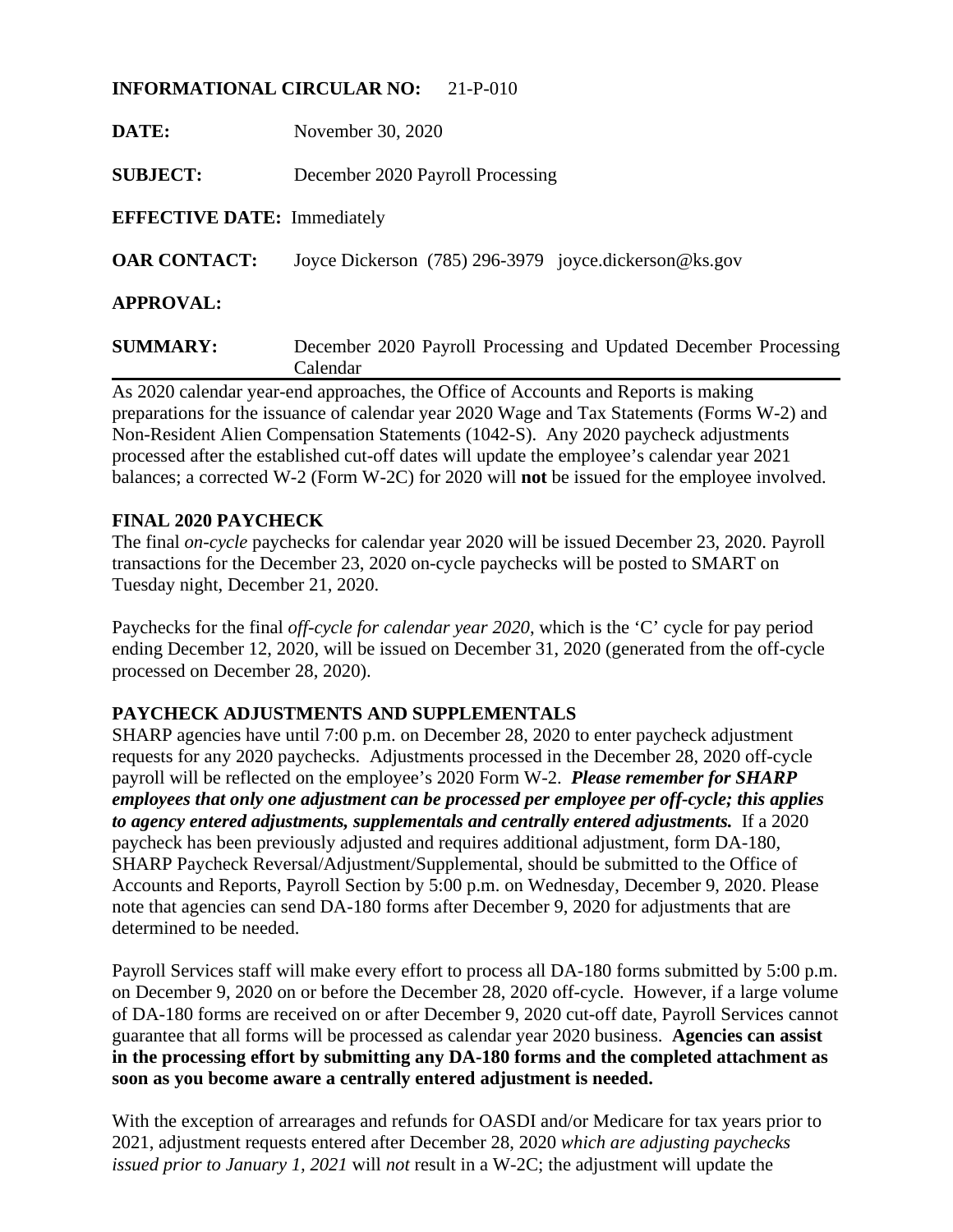employee's 2021 payroll balances regardless of the reason the paycheck is being adjusted. Likewise, any supplemental requests that are entered either by agencies or centrally by Payroll Services after December 28, 2020 will update the employee's 2021 payroll balances.

## **REGENTS' INSTITUTIONS: ON-CYCLE FILES**

Regent on-cycle files for the pay period ending December 12, 2020, paid December 23, 2020 are due to the Department of Administration by 4:00 p.m. on December 16, 2020. The Regent on-cycle for the pay period ending December 12, 2020, paid December 23, 2020 will be run on the night of December 20, 2020 (normally run on Monday, December 21, 2020).

# **REGENTS' INSTITUTIONS: OFF-CYCLE FILES**

## 2020 Paycheck Reversals

Regent Institutions must submit all transmittals for 2020 paycheck reversals by 4:00 p.m. on Wednesday, December 23, 2020 in order to update the employee's 2020 W-2. These files should contain a 'C' indicating current year business and the pay adjust check date field should contain the original check issue date for the paycheck being reversed. Any paycheck reversals submitted after this date will update the employee's calendar year 2021 payroll balances *regardless of the paycheck issue date of the paycheck being reversed*.

## 2020 Adjustments and Supplementals

In order to update employee balances for 2020, any paycheck adjustments and supplementals must be submitted no later than 4:00 p.m. on Wednesday, December 23, 2020. The Run C offcycle for the pay period ending December 12, 2020 generated on the night of Monday, December 28, 2020 will have a check issue date of December 31, 2020; all activity for this offcycle will be reflected in the employees' 2020 W-2. These files should contain a 'C' indicating current year business. For supplementals and salary underpayments, the pay adjust check date should be blank; for all other adjustment types, the pay adjust check date field should contain the original paycheck issue date of the paycheck being adjusted and the date must be a 2020 date.

## 2021 Adjustments and Supplementals

With the exception of arrearages or refunds for OASDI and/or Medicare for tax years prior to 2021, any adjustments or supplementals submitted after 4:00 p.m. on Monday, December 28, 2020, will be considered to be 2021 business regardless of the pay period end date to which the pay is related. Since this activity will be considered calendar year 2021 business, the employee's 2021 balances will be updated. These files should contain a 'C' indicating current year business.

With the exception of OASDI and/or Medicare tax refunds or arrearages for tax years prior to 2021, Regents institutions may continue to submit adjustments and supplementals throughout the month of January 2021 regardless of the original pay period ending date of the paycheck being adjusted. The activity will be processed on the regular Monday and every other Wednesday offcycle schedule and will update 2021 payroll balances.

Arrearages or refunds for OASDI and/or Medicare taxes for prior calendar years and *limited to those adjustments resulting from a change in Social Security status must be submitted on* separate payroll interface files. These files should contain a 'P' indicating prior year business and the pay adjust check date field should contain the original check issue date of the paycheck being adjusted. Prior year OASDI and/or Medicare arrearages/refunds are the only situations in which a prior year indicator of 'P' should be used; payroll interface files for any other type of adjustments, which contain a prior year indicator of 'P', will be rejected and will not be processed.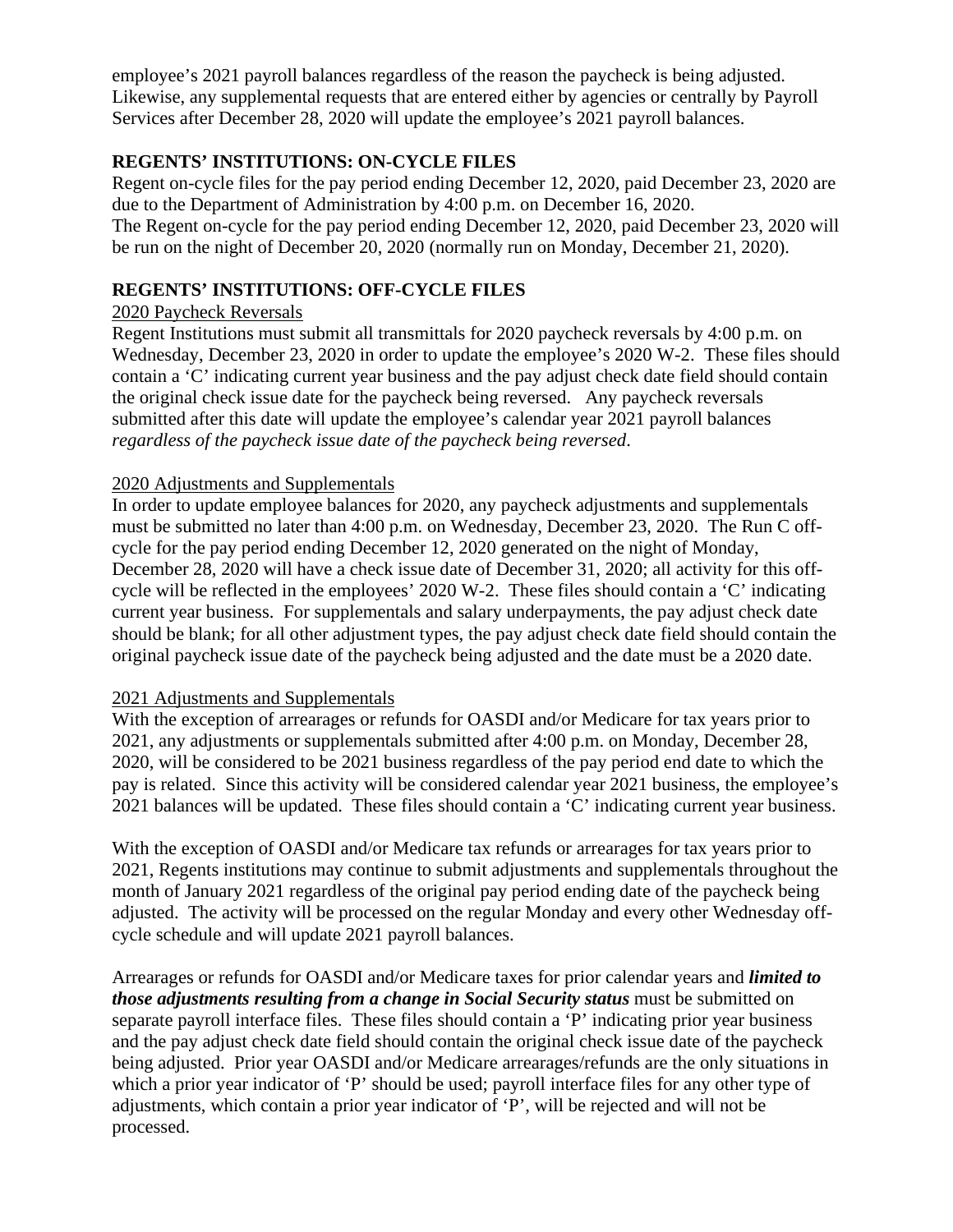Any prior year OASDI and/or Medicare refunds/arrearages identified after the December 23, 2020 deadline for the December 28, 2020 Run C's off-cycle payroll will not be processed until the April 12, 2021 off-cycle payroll. The deadline for submitting payroll interface files for the April 12, 2021 off-cycle is 4:00 p.m. on Friday, April 9, 2021.

#### **GENERAL REMINDERS**

#### **United Way and Community Health Charities**

The deduction **END** date on the general deduction page for 2020 United Way or Community Health Charities contributions for both the UTDXXX and UTFXXX deduction codes should be dated between December 13, 2020 and December 26, 2020 in order for the last 2020 deduction to be taken on the paycheck issued December 23, 2020 if the deduction was taken over 26 pay periods. Agencies should verify the deduction end date for all employees enrolled in United Way and/or Community Health Charities to ensure deductions are taken correctly.

For calendar year 2021, agencies can enter a new row effective-dated between December 13, 2020 and December 26, 2020 in order for the first deduction for United Way or Community Health Charities for 2021 to be taken on the January 8, 2021 paycheck. If the deduction is to be taken over 26 pay periods, a deduction end date of December 12, 2021 should be entered. Agencies should enter the total pay period amount authorized by the employee when establishing the UTDXXX deduction code for 2021.

A batch process will run the night of December 23, 2020 to establish the fee portion (deduction code UTFXXX) of the 2021 United Way/Community Health Charities deduction. The batch process will establish the UTFXXX deduction code with the same effective date and deduction end date as the UTDXXX deduction code for 2021. This process will reduce the 2021 deduction amount (UTDXXX deduction code) by \$.06 and create a UTFXXX deduction code which defaults to the Deduction Code table for a deduction of \$.06; the sum of the UTDXXX and UTFXXX deduction codes for 2021 will match the employee's authorized deduction amount. Agencies should verify the deduction/fees set up for all employees enrolled in United Way and/or Community Health Charities beginning Monday, December 28, 2020 to ensure both the UTDXXX and UTFXXX deductions are taken correctly. **Please note that if agencies need to enter any 2021 United Way/Community Health Charities deductions after December 23, 2020, then both the UTDXXX and UTFXXX deduction codes for the employee will need to be entered by the agency.**

#### **Tax Information**

Pursuant to IRS regulations, all employees claiming an exemption from federal withholding must file a new W-4 each calendar year. To facilitate this requirement, an email notification will be sent on December 1, 2020 to all SHARP employees who are exempt from federal withholding. Notifications will be sent to the employee's email address listed under 'Update My Profile' in the Employee Self Service Center (ESS). Agencies are encouraged to review the primary email address stored in ESS for employees by executing the Payroll Workcenter query titled 'ESS Primary Email by Agency' and contact employees to make updates when necessary due to an invalid/missing email address. Notifications will be sent to the agency payroll supervisor email address for those employees who lack an individual email address, and agencies will need to distribute the notifications to their employees. For agency payroll/human resource staff, a worklist will be created to identify these employees. The worklist will be sent on December 1, 2020 to the agency staff that has been designated as the Agency Payroll Administrator through the SHARP security roles. The worklist can be accessed two ways in SHARP: from the Home page, click on Worklist under Main Menu on the left side of the screen,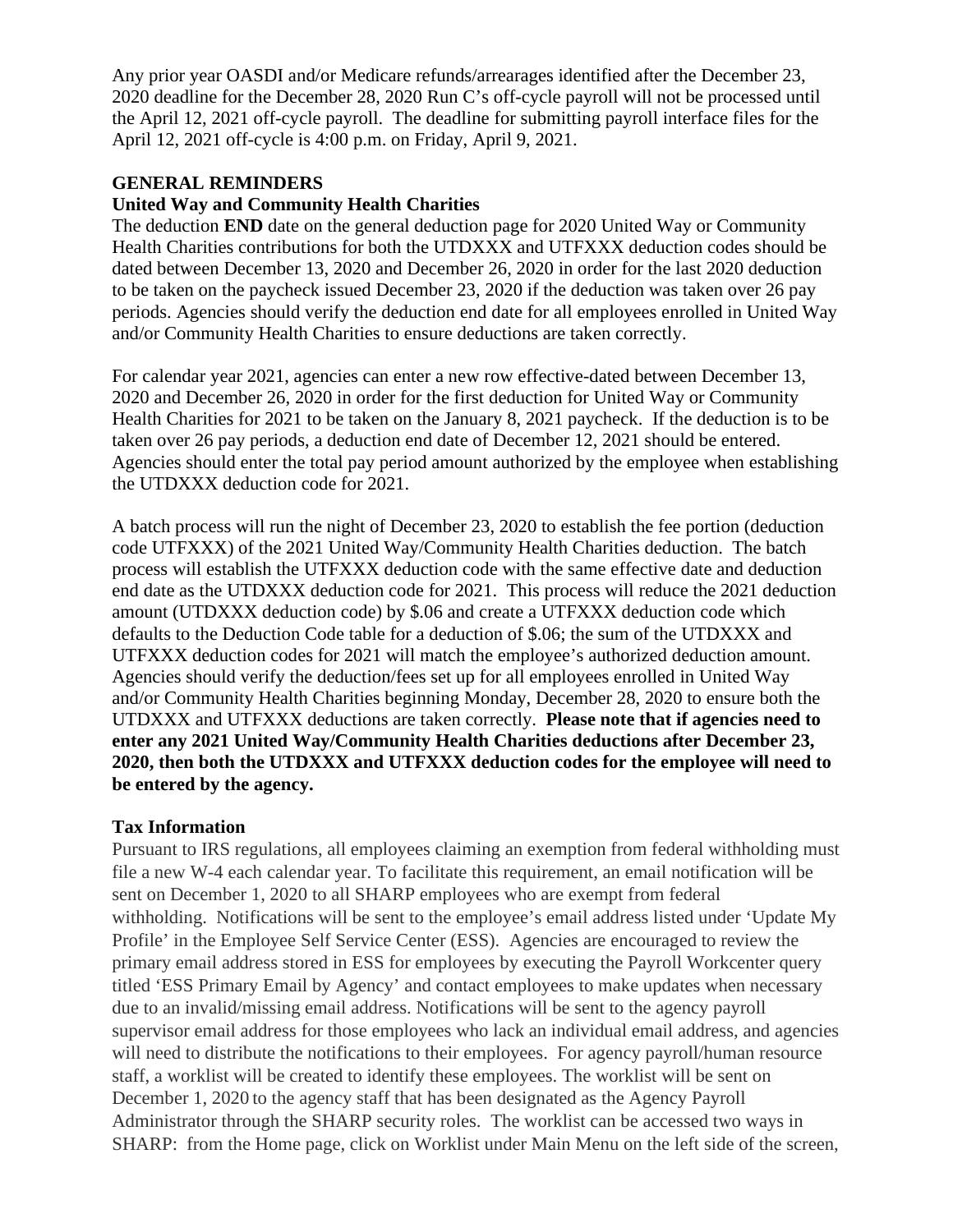or click on Worklist on the top right side of the screen next to Home. For each employee on the worklist, your agency should contact the person to ensure the appropriate action is taken so that the desired tax status is in effect for 2021. If your agency has no employees claiming an exemption from federal withholding the worklist will be empty.

SHARP employees are encouraged to use the Employee Self Service functionality to file their 2021 W-4s. Employees should submit new paper 2021 W-4s by December 30, 2020 to allow adequate time for processing. Employees must use the 2021 IRS W-4 Form to submit a request for exemption from withholding for calendar year 2021.

Agency personnel have until 7:00 p.m. on December 30, 2020 to enter all paper W-4s into the system. Agency personnel are reminded that they also need to check the radio buttons 'New W-4 Received' on the employee's 'Federal Tax Data' panel in SHARP for the effective-dated row they enter. Agency Workflow Administrators also need to check the radio button 'New W-4 Received' on the electronic W-4s submitted by the employee for calendar year 2021. The KPAY320 will be processed the evening of December 30, 2020. This process searches for all employees for whom a W-4 email notification has been sent. If a new W-4 has not been received, a January 1, 2021 effective-dated row will be placed in the Employee Tax Data record. The January 1, 2021 effective-dated row will update the employee's marital status to 'single' with no adjustments.

For any 2021 paper W-4s (for employees claiming exemption from withholding) received between December 30, 2020 and January 2, 2021, agency personnel will need to enter the data with a January 2, 2021 effective date. Agency Workflow Administrators will also need to change the effective date to January 2, 2021 for any electronic W-4s received in this time period.

The KPAY320 will only insert new effective-dated rows for federal withholding tax. Employees should be advised to also review their state tax withholding to determine if changes are needed. Employees working in Kansas will need to complete a new Form K-4, either paper or on-line, to make any needed state tax withholding change. SHARP employees are encouraged to use the Employee Self Service functionality to file their 2021 K-4's.

#### **Deduction Information**

All deductions for calendar year 2021 are biweekly except:

- -Group Health Insurance (Medical, Dental and Vision): semi-monthly, deducted on the first and second pay dates of the month.
- -Health Care Flexible Spending Accounts: semi-monthly, deducted on the first and second pay dates of the month.
- -Dependent Care Flexible Spending Accounts: semi-monthly, deducted on the first and second pay dates of the month.
- -Optional Group Life Insurance: monthly, deducted on the second pay date of the month.
- -Health Savings Accounts: semi-monthly, deducted on the first and second pay dates of the month. Some deduction balancing adjustments can be processed by the State Employee Health Plan (SEHP) on the third pay date of the month when applicable.

-Supplemental Voluntary Health Insurance: semi-monthly, deducted on the first and second pay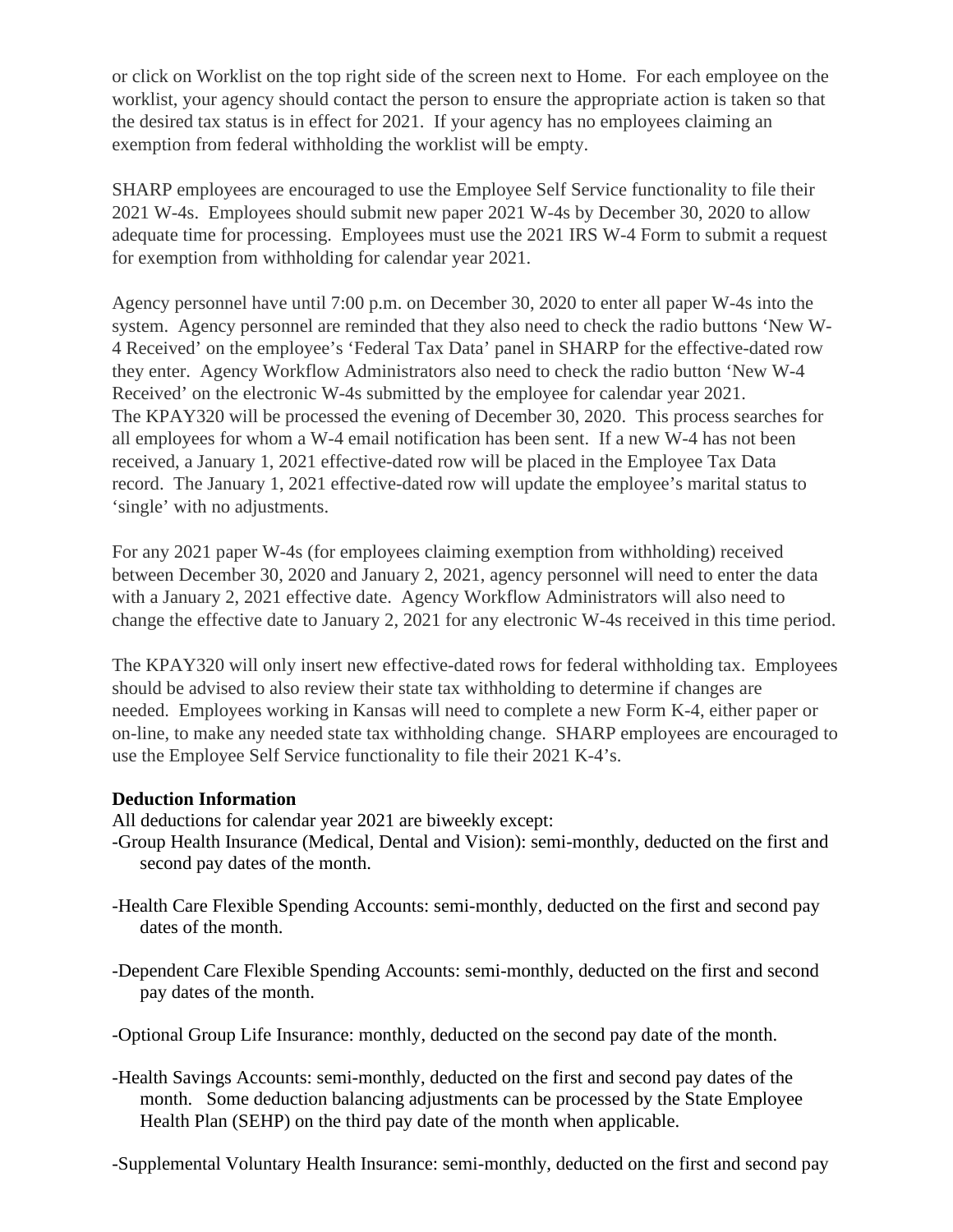dates of the month.

-Long Term Care Insurance: semi-monthly, deducted on the first and second pay dates of the month.

## **Working After Retirement KPERS**

Effective 12/13/2020 all employees that currently have the KPERS Working After Retirement code AXD should be returned to code AC for the new calendar year. After the employee has earned \$25,000 in the new calendar year you can change them to the AXD code effective with the next pay period after earnings reach \$25,000.

## **Arrearages/Advances**

The collection of all outstanding payroll debts (arrearages or advances) must be completed either by personal reimbursement or paycheck deduction prior to the off-cycle 'C' cut-off date of December 28, 2020. Please refer to the most recent PAY007, 'Deductions in Arrears Report' and evaluate all existing arrearages for your agency and verify that collection will be made; agencies should continue monitoring the PAY007 reports to determine collections will be made by calendar year-end. For sufficiently large balances that cannot be collected in one sum, agencies should establish a deduction override as soon as possible so paycheck deductions can be made and the balance collected by the cut-off date for year-end processing. Also, as adjustments are processed from now until the end of the year, please monitor any new arrearage balances and collect in an expedient manner.

Agencies are reminded that advance ('ADV') earnings are being paid to employees in situations where the employee's earnings are not sufficient to cover certain deductions. 'ADV' earnings are taxable wages at the time the earnings are paid; taxable wages are then reduced when the advance is collected ('ADVNCE' deduction). Any 'ADV' earnings paid to an employee in calendar year 2020 will increase the employees' W-2 taxable wages if the earnings are not collected by the end of the calendar year. Agencies should collect any outstanding advances for payroll periods ending before December 12, 2020 by personal reimbursement as soon as possible.

Payroll arrearages and advances, not including advances for Group Health Insurance for active employees and specific arrearages requested for exclusion, outstanding as of December 31, 2020 will be sent to the State of Kansas Set-Off Program for collection. Agencies are allowed to request certain debts not be submitted to the Set-Off Program for the period of one calendar year by submitting a DA-181, SHARP Exclusion Request Form to Payroll Services. **All DA-181 forms are due to Payroll Services no later than 4:00 p.m. on December 28, 2020.** Please remember that these forms are only for those arrearages that are actively being collected.

On December 30, 2020, Payroll Services will generate a file of those identified outstanding payroll arrearages which will be sent to the Set-Off Program for collection. KPAY229 will be run to remove those identified outstanding payroll arrearages from SHARP. Please be aware that any employee inquiries for specific information regarding the debts submitted by Payroll Services to Setoff will be directed to the individual employee's agency.

# **W-2s**

Please note that if an employee has an active mailing address on the SHARP Personal Information/ Modify a Person/ Contact Information page, the mailing address will be used for mailing the W-2. If the employee has no active mailing address, then the home address will be used for mailing the W-2. Since the majority of employees do not have a mailing address, most